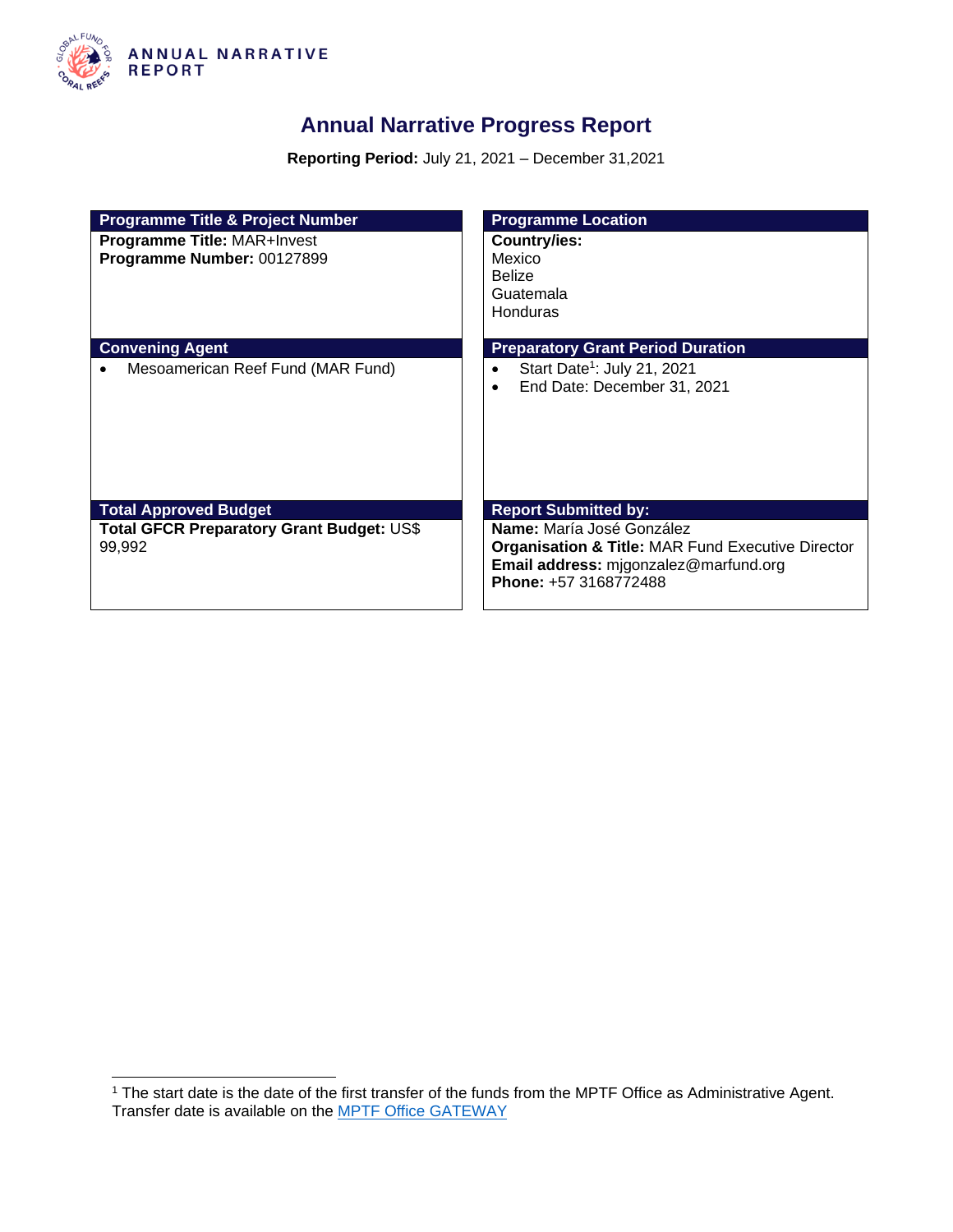## Table of Contents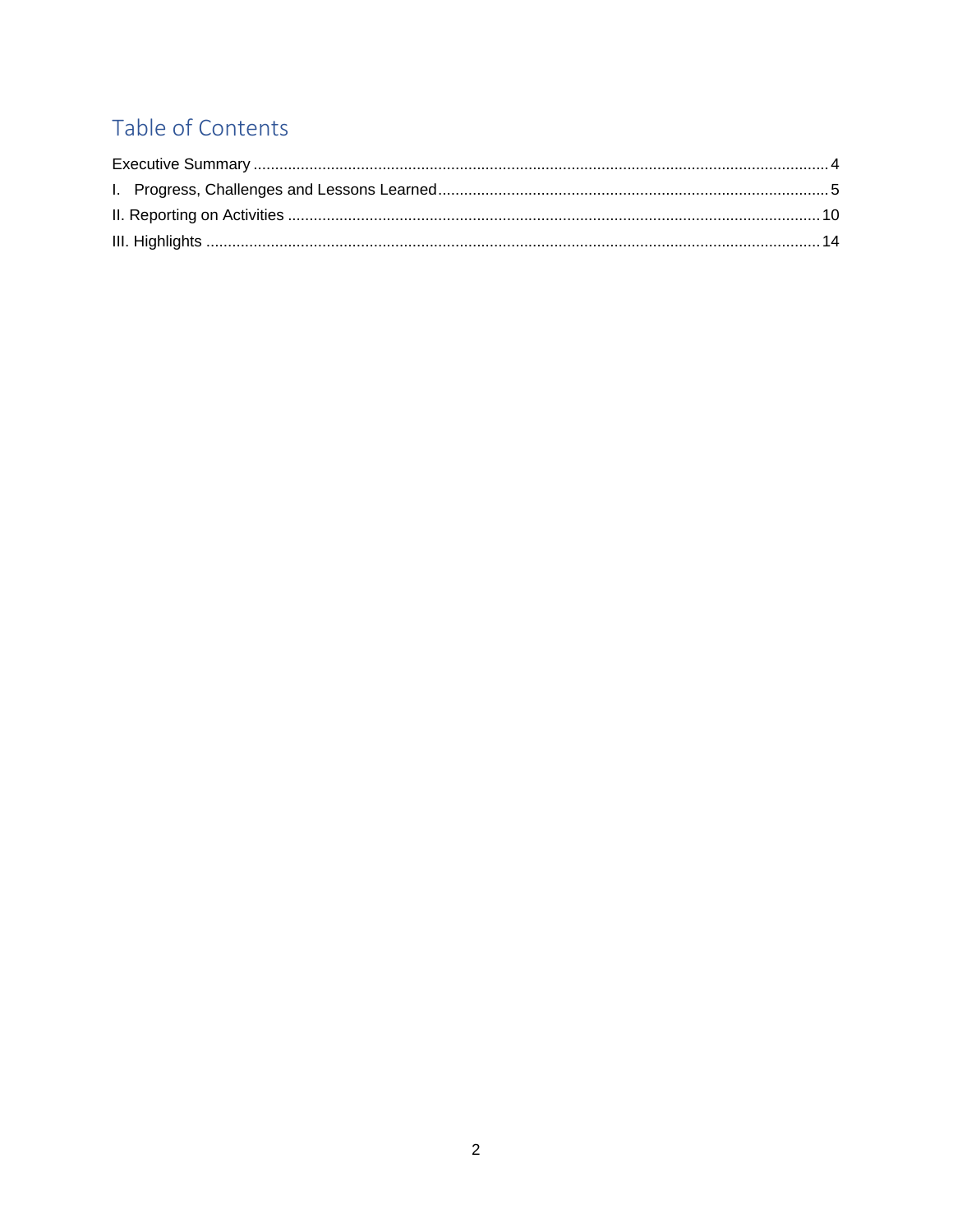#### **Abbreviations and acronyms**

| <b>ANDE</b>     | Aspen Network of Development Entrepreneurs         |
|-----------------|----------------------------------------------------|
| <b>CABEI</b>    | Central American Bank for Economic Integration     |
| СI              | <b>Conservation International</b>                  |
| <b>CORAL</b>    | <b>Coral Reef Alliance</b>                         |
| <b>CMPA</b>     | <b>Coastal and Marine Protected Areas</b>          |
| <b>FMCN</b>     | Mexican Fund for the Conservation of Nature        |
| <b>GEF</b>      | <b>Global Environment Facility</b>                 |
| <b>GFCR</b>     | <b>Global Fund for Coral Reefs</b>                 |
| HRI             | <b>Healthy Reefs Initiative</b>                    |
| <b>IDB</b>      | Inter-American Development Bank                    |
| <b>IUCN</b>     | International Union for the Conservation of Nature |
| LAC             | Latin America and Caribbean                        |
| MAR             | Mesoamerican Reef                                  |
| <b>MAR Fund</b> | Mesoamerican Reef Fund                             |
| <b>MARTAF</b>   | Mesoamerican Reef Technical Assistance Facility    |
| <b>NGO</b>      | Non-governmental organization                      |
| <b>SCTLD</b>    | <b>Stony Coral Tissue Loss Disease</b>             |
| T.I.E.          | The International Exchange                         |
| <b>UNDP</b>     | United Nations Development Program                 |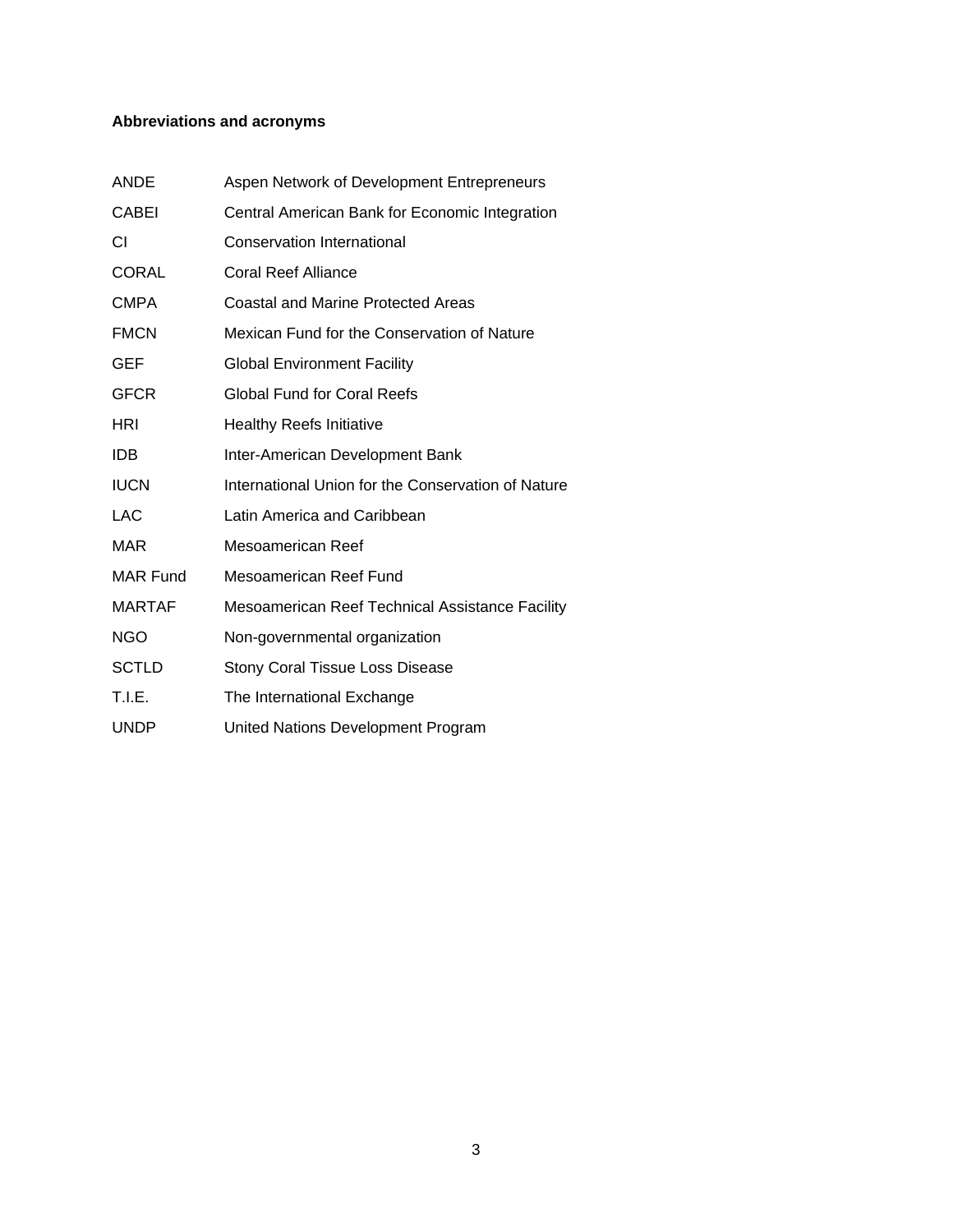### <span id="page-3-0"></span>Executive Summary

The MAR+Invest proposal was under development as of December 31, 2021. Three different financial models of MAR+Invest were discussed with the GFCR executive team. The final model, which places New Ventures in the role of investment banker and able to receive funds directly from GFCR, plus the inclusion of calls for proposals for potential market initiatives with a positive impact on coral reefs, was approved in November 2021.

A presentation on the advances regarding the MAR+Invest design was given to the Board of GFCR on November 23, 2021. The revised version of the proposal was to be submitted in February 2022.

During the preparatory phase of the proposal, three main achievements were accomplished: 1) strengthening of the MAR+Invest partnership, which includes New Ventures Group, Healthy Reefs Initiative (HRI), Mexican Fund for Conservation of Nature (FMCN) and MAR Fund; 2) secure direct co-financing for the project with entities such as the GEF Small Grants Program-United Nations Development Program, The Ocean Foundation, Smithsonian Institution and MAR Fund, and engagement with other stakeholders with potential to attract catalytic capital, such as the IUCN, or technical assistance, such as T.I.E., and 3) a pipeline of projects has been identified for the MAR that have the potential to be replicated along the region.

The main challenges encountered during this short period were: 1) few value propositions aligned with coral positive impact, 2) lack of baselines to demonstrate coral positive impact of the interventions, 3) dearth of businesses focusing on sustainable use of resources/conservation, and 4) lack of business readiness in the region.

Several lessons were identified during the development of the MAR+Invest proposal, such as the need to strengthen capacities in all partners about the other partner's sector(s) and opportunities, such as: blended finance, development, climate and conservation finance, financing for innovation in philanthropic markets, among others. There is also the need to strengthen the capacity of regional actors in finance innovation and the design of market projects and to understand blended finance. And lastly, there is the need to collaborate among sectors, barriers need to be eliminated in order to achieve the development of coral positive investments.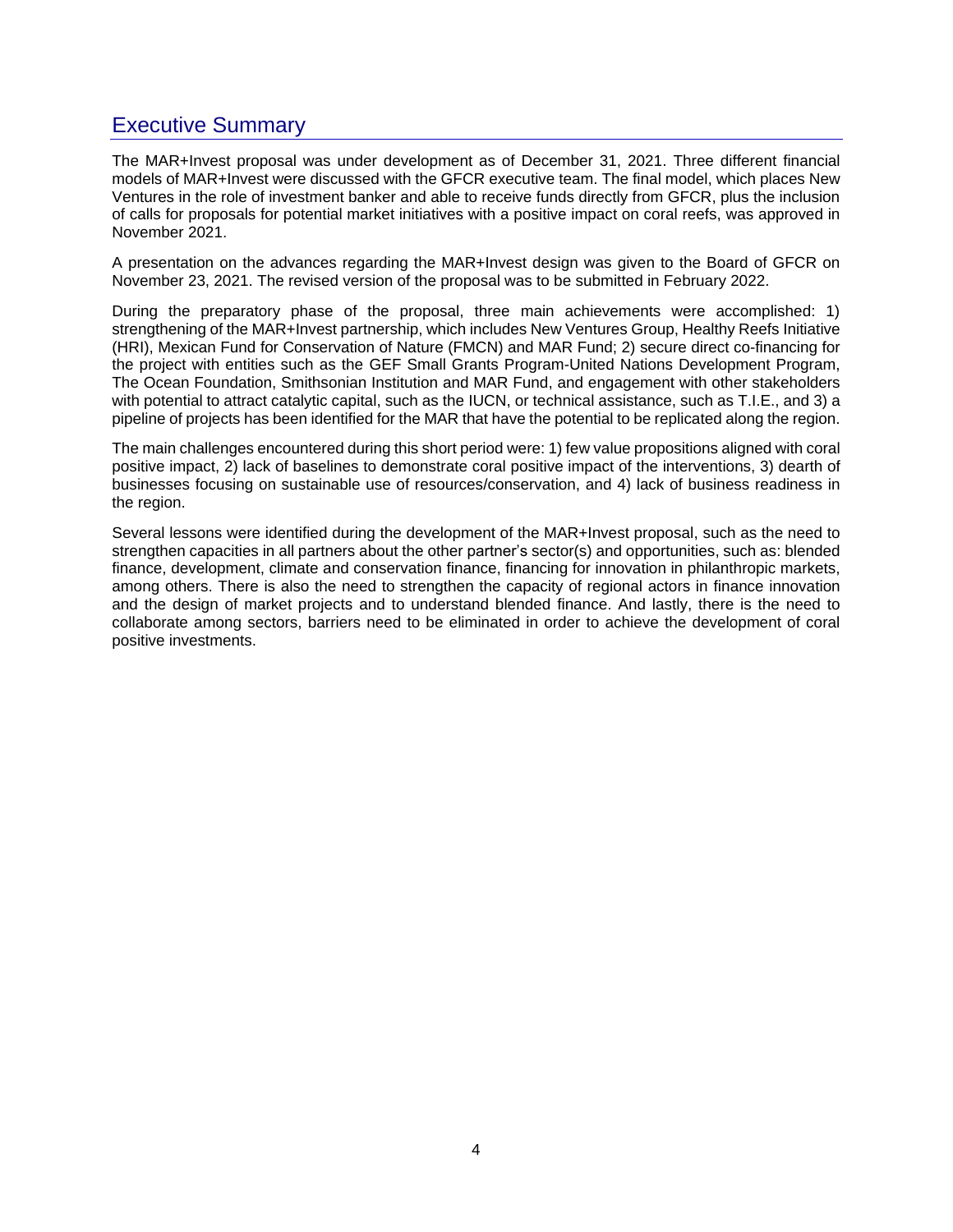# <span id="page-4-0"></span>I. Progress, Challenges and Lessons Learned

| 1. Identification and Description of Priority Areas |                                                                                                                                                                                                                                                                                                                                                                                                                                                                                                                                                                                                                                                                     |  |  |
|-----------------------------------------------------|---------------------------------------------------------------------------------------------------------------------------------------------------------------------------------------------------------------------------------------------------------------------------------------------------------------------------------------------------------------------------------------------------------------------------------------------------------------------------------------------------------------------------------------------------------------------------------------------------------------------------------------------------------------------|--|--|
| Summary                                             | The selection of priority areas for MAR+Invest was based on two previous<br>priority setting exercises of coastal marine protected areas (CMPA),<br>facilitated by MAR Fund. Highly participative workshops were carried out in<br>each of the four countries in the region in 2007 and 2016. The process and<br>methodology for establishing priority protected areas were documented and<br>can be found at: https://marfund.org//wp-content/uploads/2014/10/Final-<br>report-priority-CMPA-OR-20160716.pdf<br>HRI added a filter focused on coral cover and the possibility of expanding<br>businesses in the pipeline that respond to threats.                  |  |  |
| <b>Objectives Achieved</b>                          | The final selected priority sites have the following characteristics:<br>a. Are aligned to national priorities based on single methodology<br>applied to the MAR region.<br>b. The selected priorities also match the results of other priority-setting<br>exercises in the region, such as the TNC Mesoamerican Reef<br>Ecoregional Assessment of 2007.<br>c. Have an additional filter for coral cover and expanding businesses in<br>the potential pipeline.                                                                                                                                                                                                     |  |  |
| Challenges                                          | Of the information that could not be procured, the most important was the<br>ecological baseline to date. Other missing aspects were the identification of<br>financial gaps for CMPAS as information was not available.<br>At this time, a clear path to grow the Emergency Fund as a result of<br>businesses linked to CMPAs is not completely clear. The possibilities for<br>sharing revenue will be explored as the project progresses.                                                                                                                                                                                                                        |  |  |
| Lessons learned                                     | The MAR region had the advantage of having previous priority setting<br>exercises carried out in the four countries with the same methodology.<br>These were used as the basis to define priorities and to apply other<br>parameters.<br>Even though the prioritization has been carried out, proposals with coral<br>positive impact from non-priority areas received through the calls for<br>proposals, may be considered taking into account their impact, coral cover,<br>replicability and response to threats.                                                                                                                                               |  |  |
| 2. Partnerships                                     |                                                                                                                                                                                                                                                                                                                                                                                                                                                                                                                                                                                                                                                                     |  |  |
| Summary                                             | Previous collaboration between the MAR+Invest partners facilitated the<br>creation of this partnership. Three of the partners, HRI, FMCN and MAR<br>Fund, have been working together in the region for many years in different<br>initiatives.<br>MAR Fund had approached New Ventures previously, in 2019, through<br>Jimena Betancourt, when we began to strategize for the Mesoamerican Reef<br>Technical Assistance Facility (MARTAF).<br>GFCR has been the catalyzer that brought together the MAR+Invest<br>partnership to focus on market-based initiatives with a positive impact on<br>coral reefs. This partnership brings together expertise on finance, |  |  |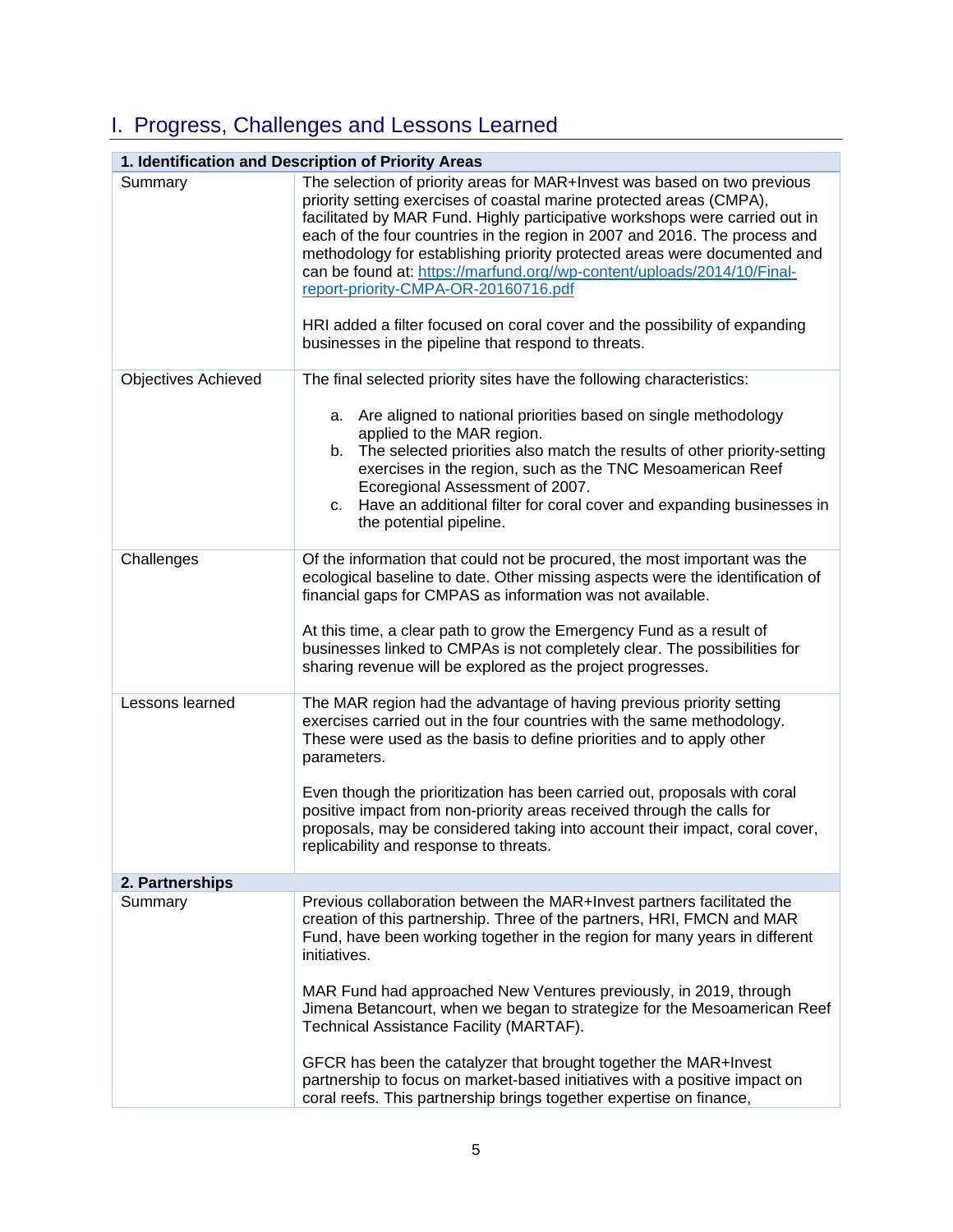|                            | commercial capital and private sector; capacity building; monitoring of coral<br>reefs and grants and philanthropic capital for reef conservation.                                                                                                                                       |  |  |
|----------------------------|------------------------------------------------------------------------------------------------------------------------------------------------------------------------------------------------------------------------------------------------------------------------------------------|--|--|
| <b>Objectives Achieved</b> | Additional partnerships made or strengthened during the preparation of the<br>project include:                                                                                                                                                                                           |  |  |
|                            | a) GEF Small grants program - UNDP: Support for replication of<br>successful initiatives with emphasis on livelihoods and climate<br>change.                                                                                                                                             |  |  |
|                            | b) Alliga: Not formalized yet. Focus on seaweed and search for new<br>markets.                                                                                                                                                                                                           |  |  |
|                            | c) ANDE: Not formalized. Potential to work with ANDE and USAID on<br>climate-induced migration.                                                                                                                                                                                          |  |  |
|                            | CORAL: For Honduras, information on waste water treatment plants.<br>d)                                                                                                                                                                                                                  |  |  |
| Challenges                 | For the successful implementation of the program, the following partnerships<br>need to be maintained and/or strengthened:                                                                                                                                                               |  |  |
|                            | a) National governments: Continuity may be a challenge as<br>representatives rotate often. Ongoing conversations will be<br>maintained.                                                                                                                                                  |  |  |
|                            | b) CCAD: Is key as the regional actor that gathers the ministries of<br>environment. They have adopted a Blue Economy Protocol for the<br>MAR.                                                                                                                                           |  |  |
|                            | c) IDB: Is a potential source of grant funding for MAR+Invest and its<br>beneficiaries. We will continue to try to engage with them.<br>TNC and other international organizations in the region.<br>d)                                                                                   |  |  |
| Lessons learned            | MAR+Invest partners complement each other; each one brings different<br>expertise to the table.                                                                                                                                                                                          |  |  |
|                            | During the development of the proposal, we approached different sectors,<br>such as impact investors, banks, NGOs and other stakeholders to establish<br>communication. This will be a continuous process: to establish new<br>connections and maintain communication with stakeholders. |  |  |
|                            | To enable more partnerships for market-based initiatives and conservation<br>outcomes, it will be important to continuously search for projects with<br>potential and communicate about these opportunities with investors.                                                              |  |  |
| 3. Pipeline identification |                                                                                                                                                                                                                                                                                          |  |  |
| Summary                    | The following general steps were taken to identify an initial project pipeline:                                                                                                                                                                                                          |  |  |
|                            | a) Mapping of investors and incubators. Interviews with Kaya Impact,<br>Alterna, Pomona Impact, ANDE network of development entrepreneurs,<br>local governments.                                                                                                                         |  |  |
|                            | b) Mapping of and communication with global actors working on market-<br>based development in the MAR (e.g. Blue Ventures, Future of Fish, Blue<br>Finance).                                                                                                                             |  |  |
|                            | c) Mapping of the conservation sector in the region (NGOs and protected<br>areas).                                                                                                                                                                                                       |  |  |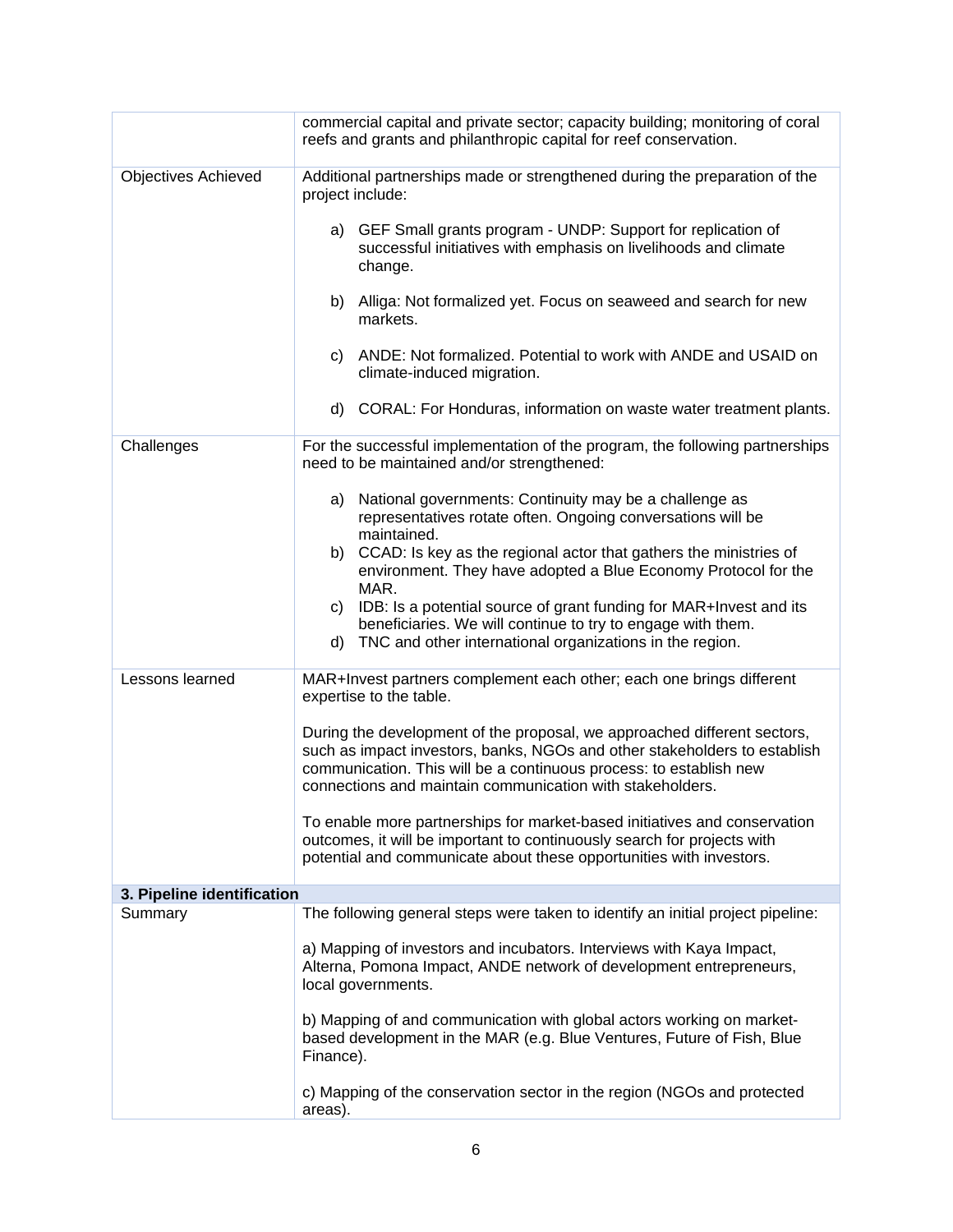|                            | d) Analysis of the following potential market initiatives:<br><b>Artificial reefs</b><br>Waste water treatment plants<br>Sugar cane farming<br>Shrimp farming modernization<br>Better fisheries practices and ecotourism<br><b>Blue Carbon</b><br>Seaweed farming<br>King crab mariculture                                                                                                                                                                                                                                                                                                                                                                                                                                                                                                                                                                                   |  |
|----------------------------|------------------------------------------------------------------------------------------------------------------------------------------------------------------------------------------------------------------------------------------------------------------------------------------------------------------------------------------------------------------------------------------------------------------------------------------------------------------------------------------------------------------------------------------------------------------------------------------------------------------------------------------------------------------------------------------------------------------------------------------------------------------------------------------------------------------------------------------------------------------------------|--|
| <b>Objectives Achieved</b> | Five projects were identified for the inception portfolio, and the following<br>three are expected to attract capital to the ecoregion during inception:<br>Shrimp farming modernization in Belize. Adoption of an intensive<br>farming system that recirculates water and has zero discharge of<br>harmful aquaculture runoff to the marine ecosystems.<br>Blue carbon.<br>Enterprise development for fisheries and ecotourism in Guanaja,<br>Honduras.<br>Modeling and planning will be carried out for King Crab mariculture and<br>seaweed farming.<br>MAR+Invest partners have been in conversations with Pegasus, specifically<br>regarding shrimp farming and wastewater treatment plants and the<br>possibility of working via equity for these initiatives.                                                                                                         |  |
|                            |                                                                                                                                                                                                                                                                                                                                                                                                                                                                                                                                                                                                                                                                                                                                                                                                                                                                              |  |
| Challenges                 | There is a general lack of readiness in businesses related to sustainable use<br>of resources or conservation.<br>Projects identified with a conservation focus are not necessarily aligned with<br>a coral positive approach nor have a baseline to be able to demonstrate<br>coral positive impact.<br>Another challenge was gathering information. Businesses were reluctant to<br>provide detailed data as MAR+Invest is not "operational" yet.                                                                                                                                                                                                                                                                                                                                                                                                                          |  |
| Lessons learned            | During the pipeline identification, in search for coral positive projects, we<br>realized we had to step out of the "traditional" conservation sector and<br>investigate other sectors such as tourism, agriculture and aquaculture.<br>Conservation initiatives lack readiness whilst other sectors needed less<br>development and they also had coral positive impact.<br>We realized that one way to search for potential coral positive market-based<br>initiatives is through calls for proposals. These will allow us to cast a wider<br>net in the MAR region in the search for coral-based solutions with a potential<br>for generating revenue. Both New Ventures group and MAR Fund have<br>experience in designing and launching calls for proposals and now they will<br>design these calls to evaluate both impact on coral reefs and financial<br>feasibility. |  |
| 4. Stakeholder engagement  |                                                                                                                                                                                                                                                                                                                                                                                                                                                                                                                                                                                                                                                                                                                                                                                                                                                                              |  |
| Summary                    | We contacted several stakeholders, such as governments of the four<br>countries, NGOs and protected area administrators and co-administrators to                                                                                                                                                                                                                                                                                                                                                                                                                                                                                                                                                                                                                                                                                                                             |  |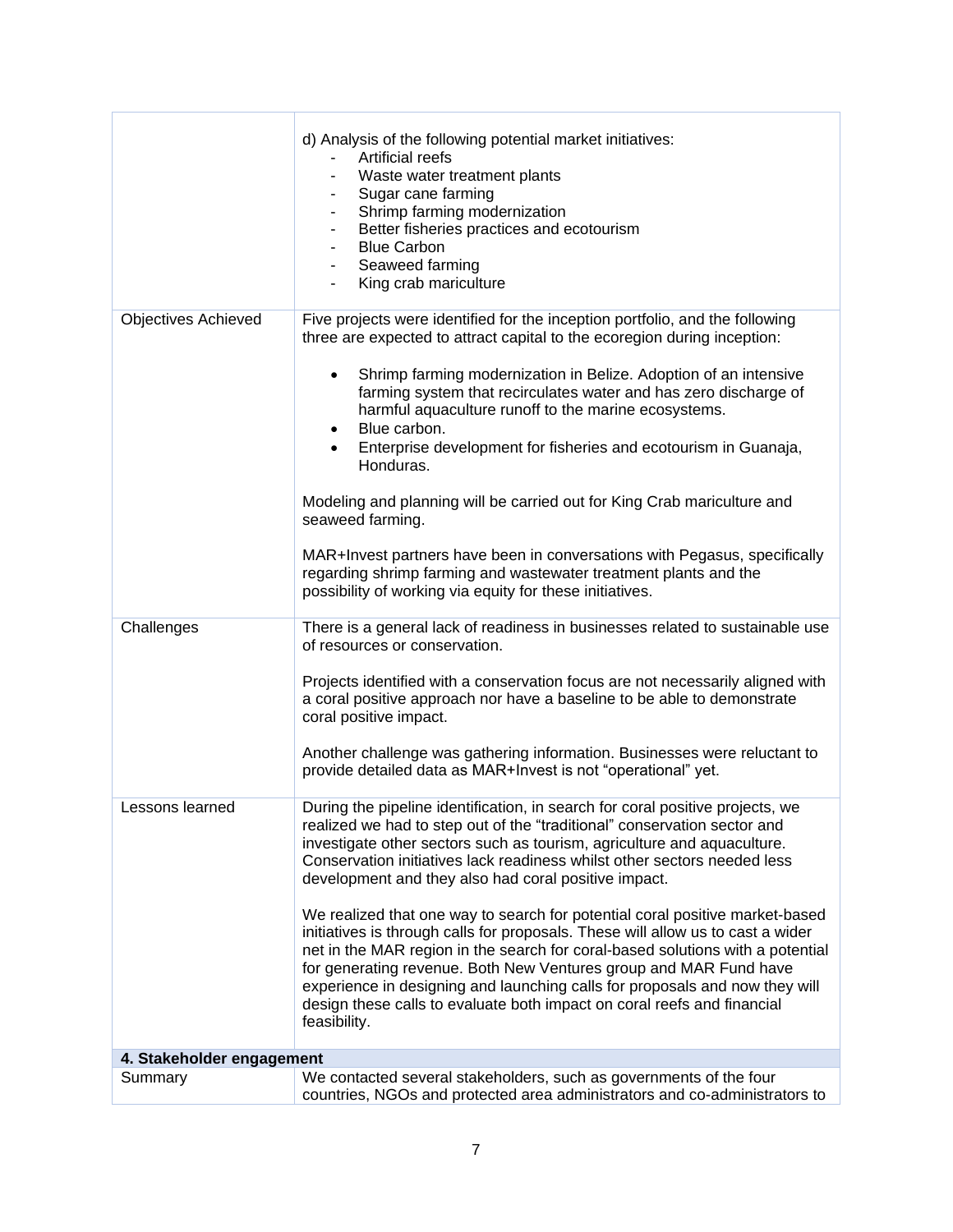| talk about this initiative and the possibilities it has for the MAR region and to<br>hear back on their thoughts and recommendations. |                                                                                                                                                                                                                                                                                                                                                                                                                                                                                                                                                                                                             |  |  |
|---------------------------------------------------------------------------------------------------------------------------------------|-------------------------------------------------------------------------------------------------------------------------------------------------------------------------------------------------------------------------------------------------------------------------------------------------------------------------------------------------------------------------------------------------------------------------------------------------------------------------------------------------------------------------------------------------------------------------------------------------------------|--|--|
|                                                                                                                                       | Communication was established with accelerators Pomona and Alterna.<br>Alterna invited the MAR+Invest team to make a presentation on the project<br>in the Latin American Impact Investment Forum (FLII) for Central America.<br>We were also invited to participate at the Round Table for Ocean Financing<br>with emphasis in Mexico, promoted by the High-level Ocean Panel.                                                                                                                                                                                                                             |  |  |
| <b>Objectives Achieved</b>                                                                                                            | In addition to the groups of stakeholders engaged during the development of<br>the proposal, indicated in the previous box, initial contacts were made with<br>other actors. For example, we established communication with Conservation<br>International (CI) to learn about the successful blue carbon project "Vida<br>Manglar" carried out in Colombia. We also had communication with two blue<br>carbon project developers.<br>A key achievement was the co-financing secured with the GEF Small Grants<br>Program-UNDP.                                                                              |  |  |
|                                                                                                                                       | The MAR+Invest initiative was presented at the GFCR event at the IUCN<br>Congress in Marseille.<br>More recently, the UK Embassy in Mexico reached out to MAR Fund to learn<br>more about the project and to explore potential collaboration.                                                                                                                                                                                                                                                                                                                                                               |  |  |
| Challenges                                                                                                                            | When approaching stakeholders regarding MAR+Invest, we will need to<br>clearly communicate that this project is focused on market-based initiatives.<br>Therefore, the grants that will be provided for technical assistance will<br>require a market-based result with coral positive impact. These will not be<br>the "traditional" grants provided by MAR Fund.                                                                                                                                                                                                                                          |  |  |
|                                                                                                                                       | Another challenge we are looking into is de-risking the potential market<br>initiatives through insurance instruments. We have begun conversations with<br>Willis Towers Watson, our partner in the parametric insurance for coral<br>reefs, on this topic.                                                                                                                                                                                                                                                                                                                                                 |  |  |
|                                                                                                                                       | Travel restrictions due to COVID-19 limited site visits to potential projects in<br>the region.                                                                                                                                                                                                                                                                                                                                                                                                                                                                                                             |  |  |
| Lessons learned                                                                                                                       | Three of the main lessons learned:                                                                                                                                                                                                                                                                                                                                                                                                                                                                                                                                                                          |  |  |
|                                                                                                                                       | Stakeholders approached were willing to listen and understand this new<br>$\bullet$<br>initiative.<br>There is a need for wide and continuous communication on the initiative,<br>٠<br>blended finance, market-based projects focused on sustainable use of<br>resources, clear positive impact on coral reefs, among others.<br>GFCR is an enabling mechanism for blended finance in the region and<br>$\bullet$<br>this requires adaptation from all partners and a new role for<br>environmental funds in conservation finance.<br>We need to strengthen existing alliances and establish new ones.<br>٠ |  |  |
| 5. Other                                                                                                                              |                                                                                                                                                                                                                                                                                                                                                                                                                                                                                                                                                                                                             |  |  |
| <b>Objectives Achieved</b>                                                                                                            | Design of three cohorts of Build and Connect to enable conditions for<br>blended finance for coral positive impact in the region.                                                                                                                                                                                                                                                                                                                                                                                                                                                                           |  |  |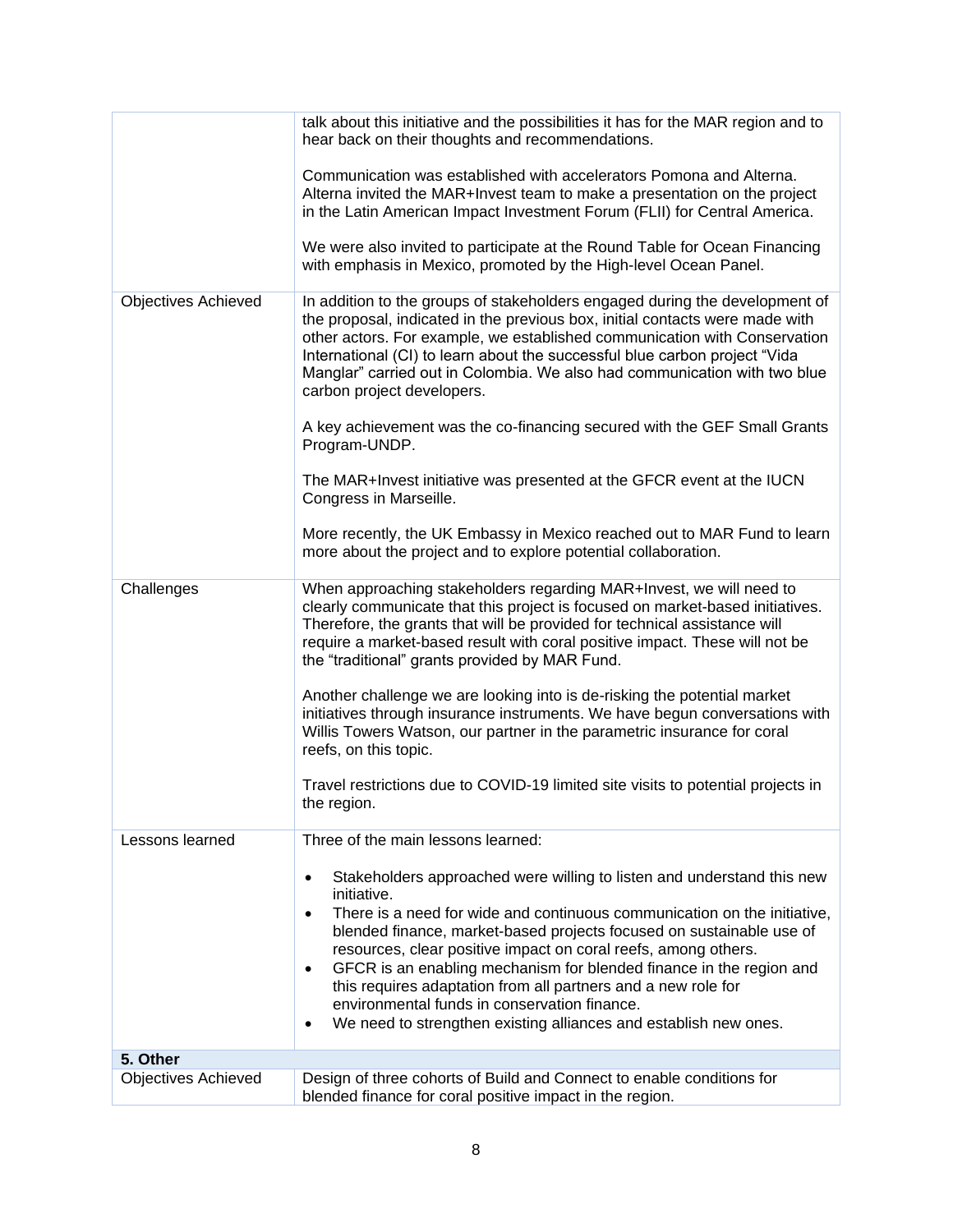| Challenges      | It is difficult to engage governments in co-financing given their internal<br>budget restrictions.<br>Monitoring can be costly, but is critically important. |
|-----------------|--------------------------------------------------------------------------------------------------------------------------------------------------------------|
| Lessons learned | The development of the MAR+Invest initiative with partners from the MAR<br>region, who know the local situation, was a key ingredient.                       |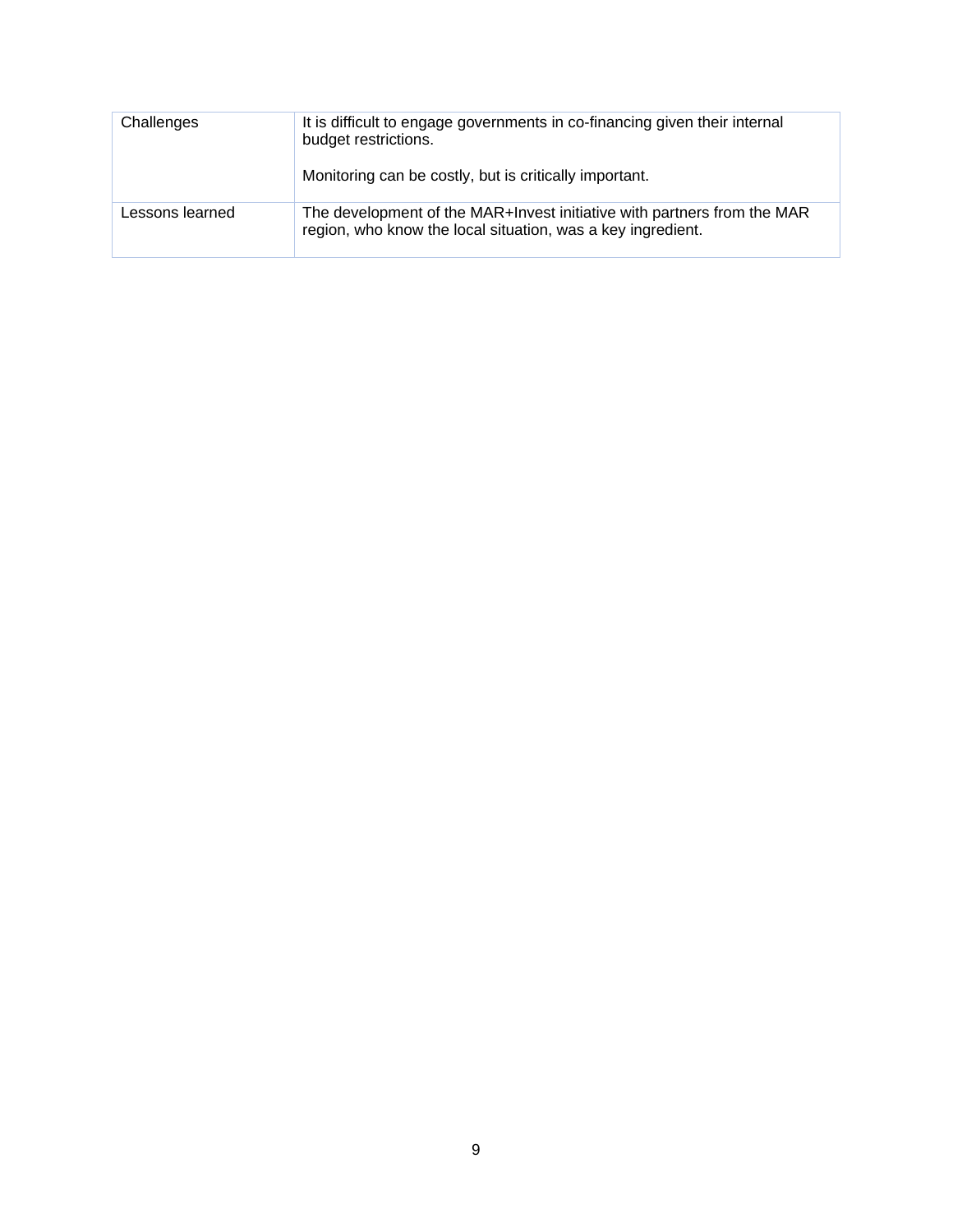

## II. Reporting on Activities

<span id="page-9-0"></span>

| <b>Outputs &amp; Activities</b>                                                                                  | <b>Objectives Achieved</b>                                                                                                                                                                                                                                                                                                                                                                                                     | <b>Objectives missed</b> |
|------------------------------------------------------------------------------------------------------------------|--------------------------------------------------------------------------------------------------------------------------------------------------------------------------------------------------------------------------------------------------------------------------------------------------------------------------------------------------------------------------------------------------------------------------------|--------------------------|
|                                                                                                                  | Output 1.1: Map MAR+Invest ecosystem for Protected Areas                                                                                                                                                                                                                                                                                                                                                                       |                          |
| Activity 1.1.1: Research<br>stakeholders for market<br>solutions involving<br>protected areas in MAR             | Completed.<br>CMPAs with some advances in their financial sustainability<br>business plans were identified. However, they are not yet ready<br>to move forward.<br>Calls for proposals were included to identify other potential<br>market initiatives with a reef positive end result. GOAL, a<br>development organization, was invited to submit their project<br>given their previous experience in Honduras and Guatemala. |                          |
| Activity 1.1.2: Mapping<br>ecosystem for MAR+Invest<br>in Protected Areas                                        | Completed.<br>Protected areas were approached, the majority in Belize and<br>Mexico. Critical support from CORAL was obtained for<br>Honduras. During project development, more in-depth analysis<br>will be carried out for Guatemala and Honduras.                                                                                                                                                                           |                          |
|                                                                                                                  | Output 1.2: Market analysis MAR+Invest in Protected Areas                                                                                                                                                                                                                                                                                                                                                                      |                          |
| Activity 1.2.1: Market<br>analysis for MAR+Invest in<br>protected areas (demand)                                 | Completed.<br>Confirmed need for business development assistance (technical<br>assistance) from origination to structuring deals. Information for<br>potential Guatemalan activities was received late in the process,<br>but can be evaluated during project development.                                                                                                                                                     |                          |
| Activity 1.2.2: Market<br>analysis for MAR+Invest in<br>protected areas (supply)                                 | Completed.<br>Identified key allies, e.g. GEF Small Grants Program-UNDP<br>(synergies in targets and climate action). Can be one of the most<br>important allies for MAR+Invest in early stage.                                                                                                                                                                                                                                |                          |
| Output 1.3: Establish MARTAF's technical assistance services and funding needs for Protected Areas in MAR+Invest |                                                                                                                                                                                                                                                                                                                                                                                                                                |                          |
| Activity 1.3.1: Research<br>MARTAF demand of<br>services among MPA's                                             | Confirmed need for business development assistance (Technical<br>assistance) from origination to structuring deals.                                                                                                                                                                                                                                                                                                            |                          |
| Activity 1.3.2: Research<br>and analysis of MARTAF's<br>funding needs                                            | Completed. MARTAF operation costs were determined. The<br>technical assistance needs of the initiatives in the pipeline were<br>defined and budgeted.                                                                                                                                                                                                                                                                          |                          |
| Output 1.4: Plan for Build and connect for MAR's protected areas additional activities                           |                                                                                                                                                                                                                                                                                                                                                                                                                                |                          |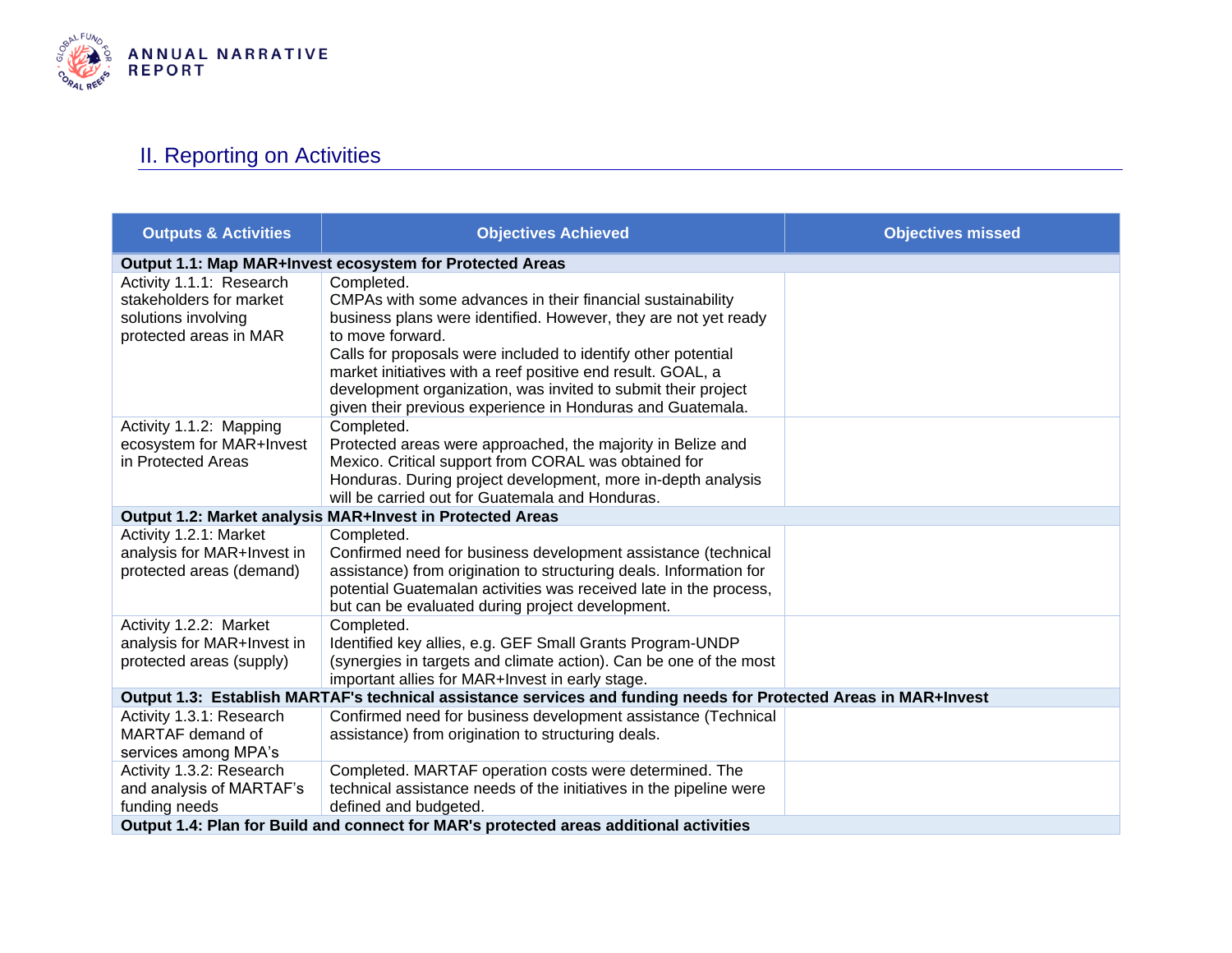| <b>Outputs &amp; Activities</b>                                                                                                                                                                                              | <b>Objectives Achieved</b>                                                                                                                                                                                                                                                                                                                                                                                                                                                  | <b>Objectives missed</b> |
|------------------------------------------------------------------------------------------------------------------------------------------------------------------------------------------------------------------------------|-----------------------------------------------------------------------------------------------------------------------------------------------------------------------------------------------------------------------------------------------------------------------------------------------------------------------------------------------------------------------------------------------------------------------------------------------------------------------------|--------------------------|
| Activity 1.4.1: Market<br>research and Build and<br>Connect program design<br>associated to market<br>solutions and attraction of<br>capital in the categories<br>covered by the Protected<br>Areas program of<br>MAR+Invest | Completed.<br>Build and Connect program identified key areas for capacity<br>building and prepared general design of three cohorts.                                                                                                                                                                                                                                                                                                                                         |                          |
|                                                                                                                                                                                                                              | Output 1.5: Plan and budget for impact monitoring and evaluation in protected areas in MAR+Invest                                                                                                                                                                                                                                                                                                                                                                           |                          |
| Activity 1.5.1: To establish<br>relevant indicators for<br>protected areas in<br>MAR+Invest - GFCR<br>project                                                                                                                | Completed. The indicators were established, but they will be<br>revised to achieve better alignment with the new GFCR<br>indicators.                                                                                                                                                                                                                                                                                                                                        |                          |
| Activity 1.5.2: To identify<br>partner organization,<br>resources, methodology<br>and cost for impact<br>monitoring and evaluation                                                                                           | Completed. Budgets were established for development of<br>baselines and for monitoring of solutions, as well as for impact<br>assessment tools. These tools will be used to establish impact<br>awards, part of the blended finance solutions to be designed.                                                                                                                                                                                                               |                          |
|                                                                                                                                                                                                                              | Output 2.1 Map of the ecosystem for MAR Relief program of MAR+Invest                                                                                                                                                                                                                                                                                                                                                                                                        |                          |
| Activity 2.1.1: Research<br>stakeholders for market<br>solutions involving MAR<br>Relief Portfolio (ecotourism,<br>blue carbon, ocean<br>farming, aquaculture,<br>climate smart agriculture,<br>fisheries)                   | Completed.<br>Inception portfolio structured. Three solutions will be tested<br>during the inception phase: Blue Carbon; fisheries management<br>and ecotourism, and shrimp farming modernization. Two<br>additional solutions will be modeled: King Crab mariculture and<br>seaweed farming.<br>Three other initiatives were analyzed, but were not included in<br>the initial portfolio: waste water treatment plants, sugar cane<br>farming, OCEANUS (artificial reefs). |                          |
| Activity 2.1.2: Mapping<br>ecosystem for MAR Relief<br>portfolio in MAR+Invest                                                                                                                                               | Completed. Support from actors to structure and study solutions.                                                                                                                                                                                                                                                                                                                                                                                                            |                          |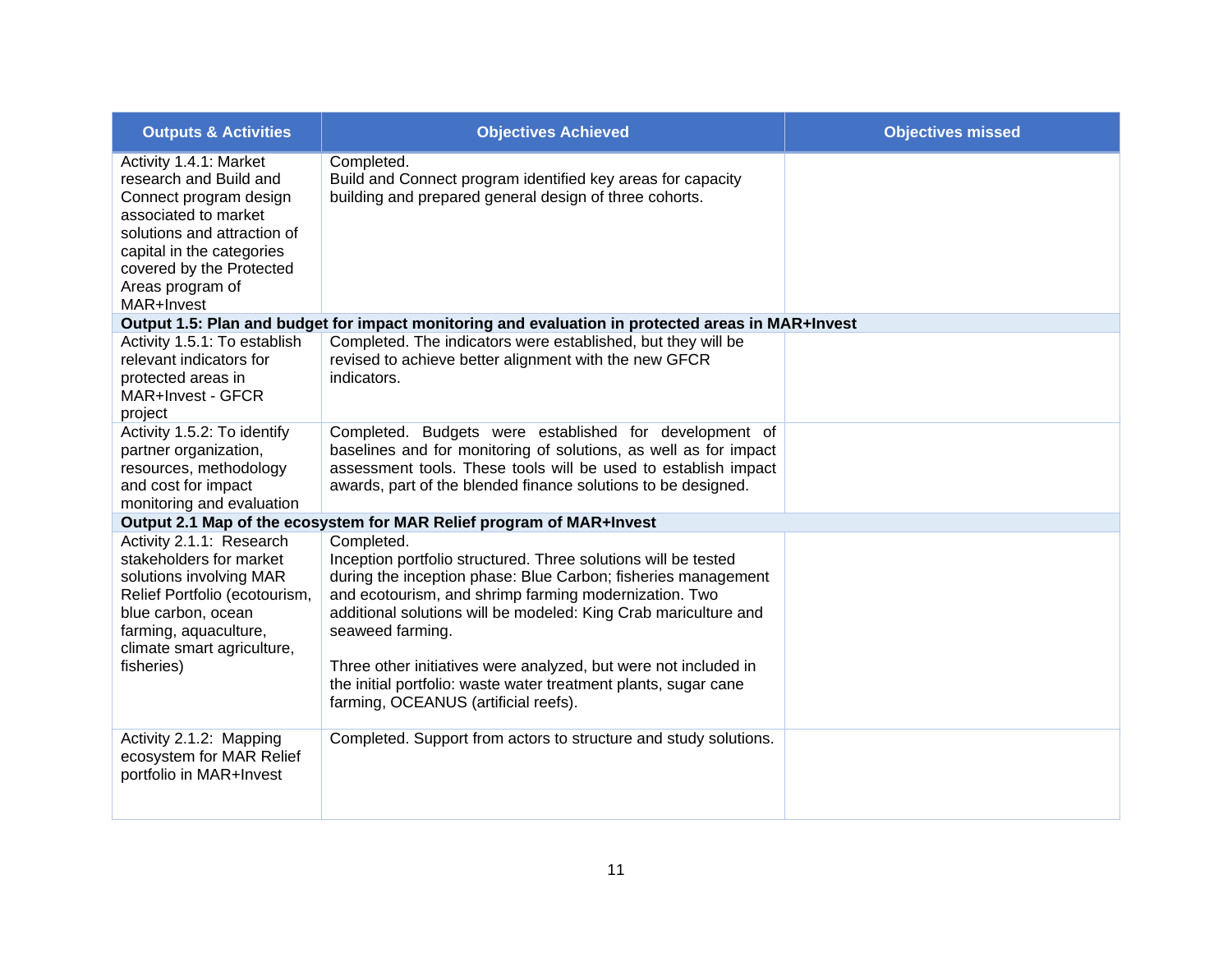| <b>Outputs &amp; Activities</b>                                                                                                                                                                                                  | <b>Objectives Achieved</b>                                                                                                                                                                                                                                                                                                                                                                                                                                                                            | <b>Objectives missed</b> |
|----------------------------------------------------------------------------------------------------------------------------------------------------------------------------------------------------------------------------------|-------------------------------------------------------------------------------------------------------------------------------------------------------------------------------------------------------------------------------------------------------------------------------------------------------------------------------------------------------------------------------------------------------------------------------------------------------------------------------------------------------|--------------------------|
| <b>GFCR proposal</b>                                                                                                                                                                                                             | Output 2.2: Feasibility analysis, business model and monitoring and evaluation plan for the prospected portfolio in MAR+Invest -                                                                                                                                                                                                                                                                                                                                                                      |                          |
| Activity 2.2.1: Feasibility<br>analysis, business<br>modeling and monitoring<br>and evaluation for seaweed<br>regenerative ocean farming<br>in Belize (Replication to<br>Honduras and Guatemala)                                 | Completed.<br>Identified path to move forward on seaweed farming and<br>discussed with key stakeholders involved (TNC, Future of Fish).<br>Established communication with Alliga, interested in providing<br>support to expand seaweed farms in the region.                                                                                                                                                                                                                                           |                          |
| Activity 2.2.2: Feasibility<br>analysis, business<br>modeling and monitoring<br>and evaluation plan for<br>transitioning small farmers<br>of sugar cane in Belize<br>(Business model,<br>stakeholders and financial<br>solution) | Analysis for loans for sugar cane farming were developed. New<br>Ventures met with key stakeholders in Belize. However, under<br>the GFCR blended mechanism, this possibility is not feasible at<br>this time. In addition, currently lacking information on direct<br>impact of sugar cane farming on nearby coral reefs in Belize.<br>This initiative was not included in the portfolio.                                                                                                            |                          |
| Activity 2.2.3: Feasibility<br>analysis and business<br>modeling for transitioning<br>shrimp industry in Belize<br>towards Reef + practices                                                                                      | Completed. This intervention, included in the initial portfolio, plans<br>to support the shrimp farming industry in Belize in the adoption of<br>intensive production systems that hold the promise to generate<br>zero runoff to the MAR. The technology is currently being tested<br>and adapted in one farm. Deal structuring will consider debt<br>and/or equity. Conversations are ongoing with Pegasus.                                                                                         |                          |
| Activity 2.2.4: Feasibility<br>analysis and business<br>modeling for Network of<br>water treatment plants in<br>Honduras (construction,<br>optimization and<br>operationalization)                                               | Completed. As part of this activity, CORAL developed a<br>financial study (based on historical data) of the cost to operate<br>water boards in Honduras. This is a key input for designing<br>future solutions. Conversations were sustained in Belize,<br>specifically on a potential plant for Caye Caulker. The conditions<br>are not yet attained to move forward at this time with water<br>treatment plants, but we will continue to explore possibilities and<br>work with local stakeholders. |                          |
|                                                                                                                                                                                                                                  | Output 2.3: Plan Build and Connect for MAR's Reef Relief program (MAR+Invest)                                                                                                                                                                                                                                                                                                                                                                                                                         |                          |
| Activity 2.3.1: Market<br>research and Build and<br>Connect program design:                                                                                                                                                      | Completed.                                                                                                                                                                                                                                                                                                                                                                                                                                                                                            |                          |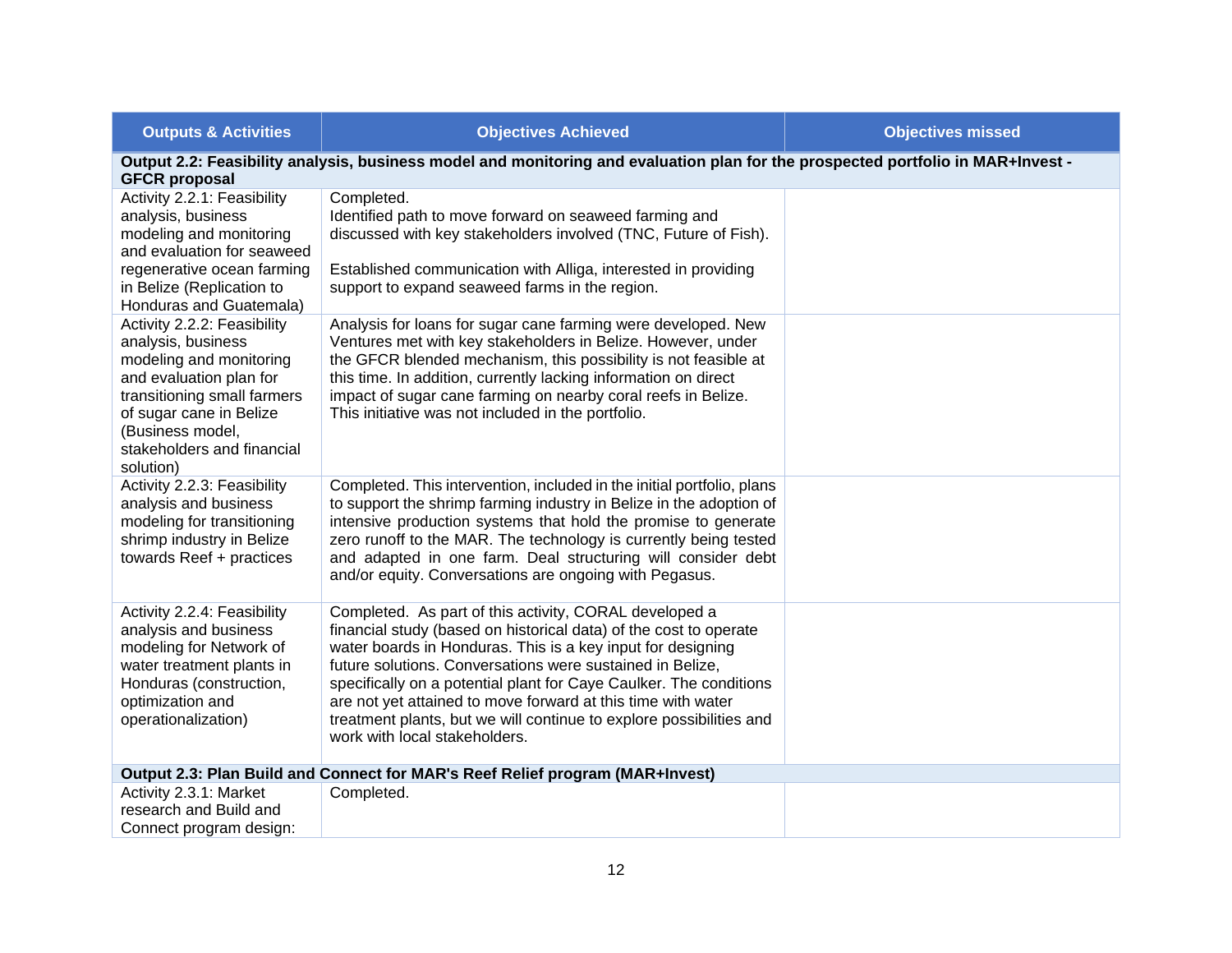| <b>Outputs &amp; Activities</b>                 | <b>Objectives Achieved</b>                                                                                           | <b>Objectives missed</b> |
|-------------------------------------------------|----------------------------------------------------------------------------------------------------------------------|--------------------------|
| associated to market                            | Three Build & Connect cohorts were designed. The first cohort                                                        |                          |
| solutions in categories                         | will take place during inception.                                                                                    |                          |
| covered by Reef Relief                          |                                                                                                                      |                          |
| program of MAR+Invest                           |                                                                                                                      |                          |
|                                                 | Output 3.1 Business modeling of a profit-sharing mechanism (with a MAR+ solution financed through MAR+Invest - GFCR) |                          |
| Activity 3.1.1: Pre-feasibility                 | Completed.                                                                                                           |                          |
| analysis of environmental                       | The OCEANUS artificial reefs proposal and the possibility of                                                         |                          |
| impacts, market demand                          | profit sharing was analyzed. However, it is not feasible as the                                                      |                          |
| and business planning                           | project did not meet the coral first criteria.                                                                       |                          |
| requirements                                    | Possible profit sharing in blue carbon will be analyzed, as the                                                      |                          |
|                                                 | proposed model does not include intermediation.                                                                      |                          |
| Output 4.1 Partners institutionalize MAR+Invest |                                                                                                                      |                          |
| Activity 4.1.1: MOU                             | Completed. Partners signed the MoU                                                                                   |                          |
| development to                                  | https://fondosam.org/nopublic/library-marfund/MAR-                                                                   |                          |
| institutionalize investment                     | Invest/Annex%20XVIII/MOUMAR+Invest%2001.07.22%20ALM                                                                  |                          |
| thesis, criteria, definition of                 | M%20VF.pdf                                                                                                           |                          |
| indicators, process and                         |                                                                                                                      |                          |
| methodology for                                 |                                                                                                                      |                          |
| measurement                                     |                                                                                                                      |                          |
| and SDG alignment                               |                                                                                                                      |                          |
| Activity 4.1.2: MOU                             | Completed.                                                                                                           |                          |
| development                                     |                                                                                                                      |                          |
| institutionalizes working                       |                                                                                                                      |                          |
| relationship among                              |                                                                                                                      |                          |
| partners and establishes                        |                                                                                                                      |                          |
| goals and responsibilities                      |                                                                                                                      |                          |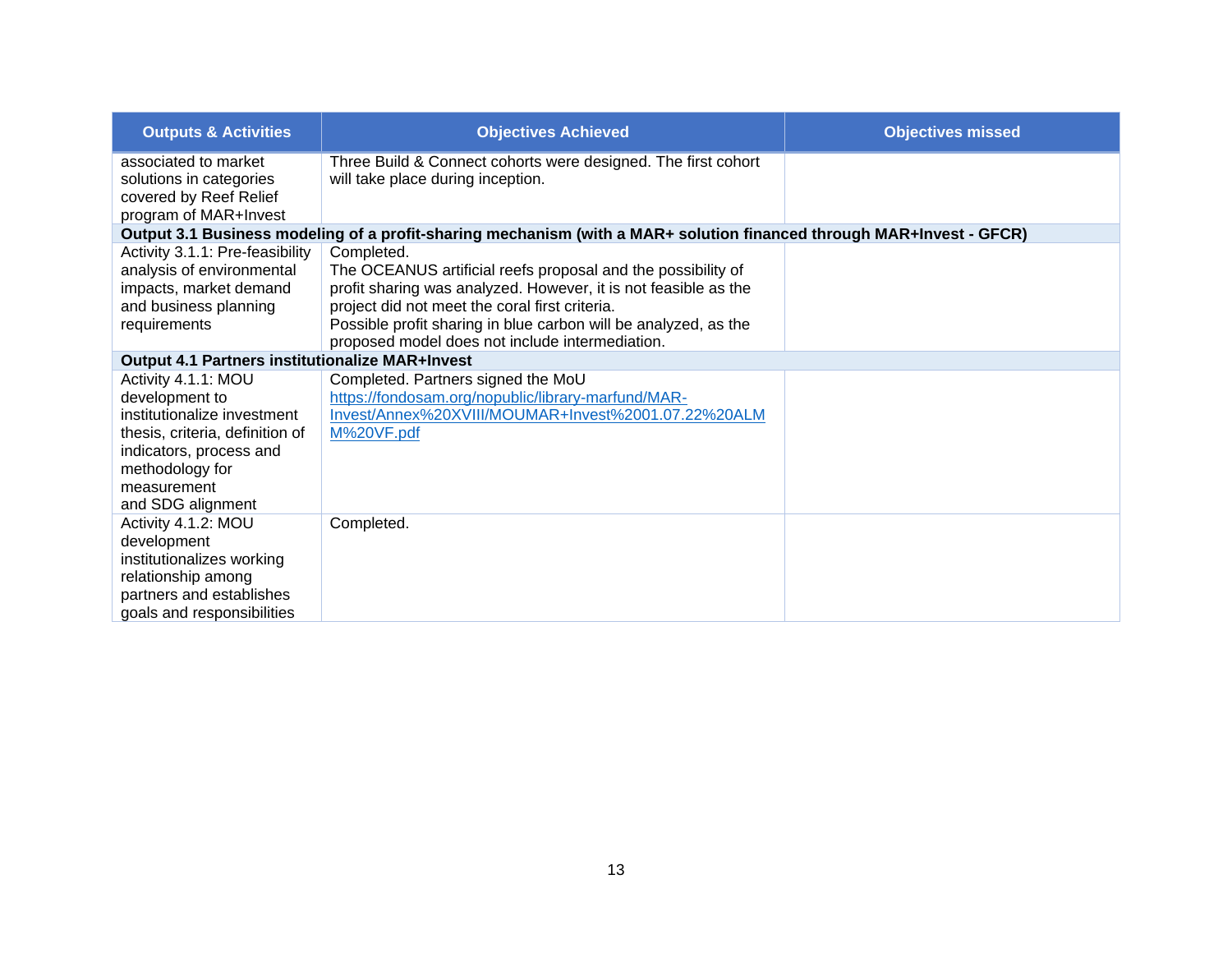

### <span id="page-13-0"></span>III. Highlights

Descriptive Title:

Shrimp Farming Modernization opportunity

Description of objective and/or challenge faced**:**

Identify feasibility of shrimp farming as a coral positive project with potential to attract investment.

Description of activities conducted including stakeholder engagement:

The main activities developed to achieve the objective included:

- Meetings were held with shrimp industry representatives, farm owners, WWF Central America, and the feed company.
- A site visit to the shrimp farming cluster in Belize was carried out.
- Validation with government and technical assistance providers (WWF). Meetings were held with the Ministry of Agriculture, Food Security and Enterprise and with the Ministry of the Blue Economy and Civil Aviation.
- Financial analysis of one farm.
- Design of loan product.
- Presentation of the opportunity to PEGASUS, currently under discussion.
- Results:

The shrimp farming modernization in Belize was identified as a feasible project with coral positive impact. This project will be operational if MAR+Invest is approved.

Challenges:

One of the main challenges during the pipeline development was gathering information from the different stakeholders. For this particular initiative, shrimp farmers were generous with general information, but were more reluctant to release their financial information as MAR+Invest is not operational yet.

Some of the challenges foreseen in the development of this initiative include:

- Opportunities for equity may not meet the ambition of PCA.
- Most farms may have more interest in debt

Lessons learned:

Globally, shrimp farming has been identified as a threat to coral reefs and marine ecosystems because of runoff and mangrove deforestation. This initiative is an opportunity to transitioning shrimp farms in Belize to a new sustainable technology that provides a clean growth environment for the shrimp, reducing shrimp mortality and obviating the need for intensive use of polluting chemicals**.**

Link: <https://drive.google.com/drive/u/1/folders/1q5X4uXl7UNjWOpAij4K2cVPMj2juFTjo>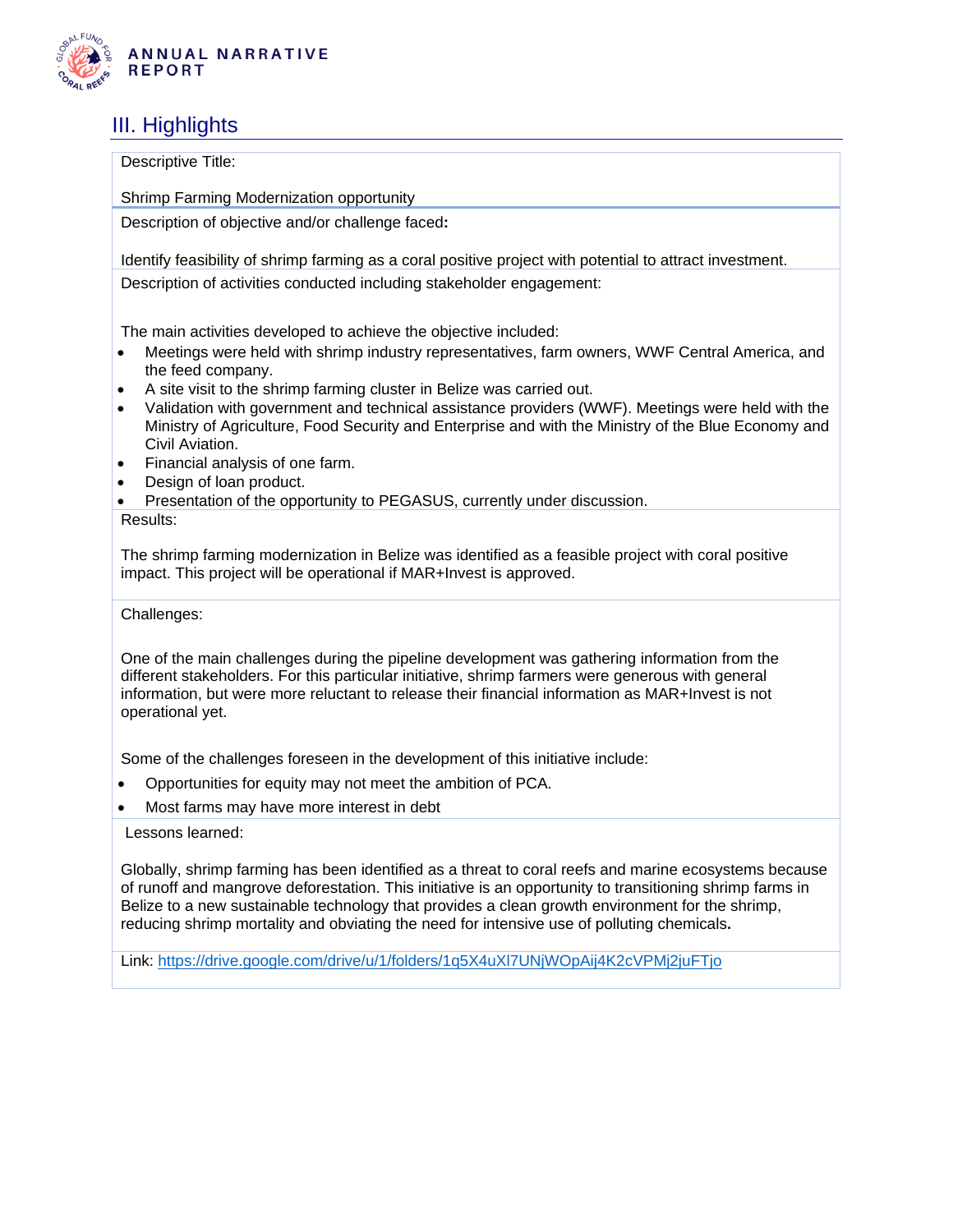Descriptive Title:

Development of financial analysis for launching and operating water boards in Honduras.

Description of objective and/or challenge faced**:**

In Honduras, water boards can administrate waste water treatment plants. There was no information on the cost of establishing and managing these boards, which is essential to planning wastewater solutions in Honduras.

Description of activities conducted including stakeholder engagement:

CORAL is the main stakeholder in the Bay Islands of Honduras promoting the replication of small-scale waste water treatment plants, based on the successful West End plant managed by the Polo's water board. The MAR+Invest team reached out to them during the mapping of the potential project pipeline.

Meetings were carried out to discuss the business modeling of water treatment plants in Honduras. Based on 15 years of data, CORAL developed a financial analysis of the cost to operate water boards.

Results:

• Financial analysis of the costs of launching and operating water boards in Honduras.

Challenges:

Changes in IDB staff in Honduras made it difficult for CORAL to follow up on previous conversations regarding this initiative. This type of opportunity ideally requires the participation of development finance.

Lessons learned:

It is important to involve development finance in the region.

Link: [https://docs.google.com/spreadsheets/d/133tVO2HP1Y-](https://docs.google.com/spreadsheets/d/133tVO2HP1Y-4pw6RTaabwjNK27RONZSeyY3AsCnYAJU/edit?usp=sharing)[4pw6RTaabwjNK27RONZSeyY3AsCnYAJU/edit?usp=sharing](https://docs.google.com/spreadsheets/d/133tVO2HP1Y-4pw6RTaabwjNK27RONZSeyY3AsCnYAJU/edit?usp=sharing)